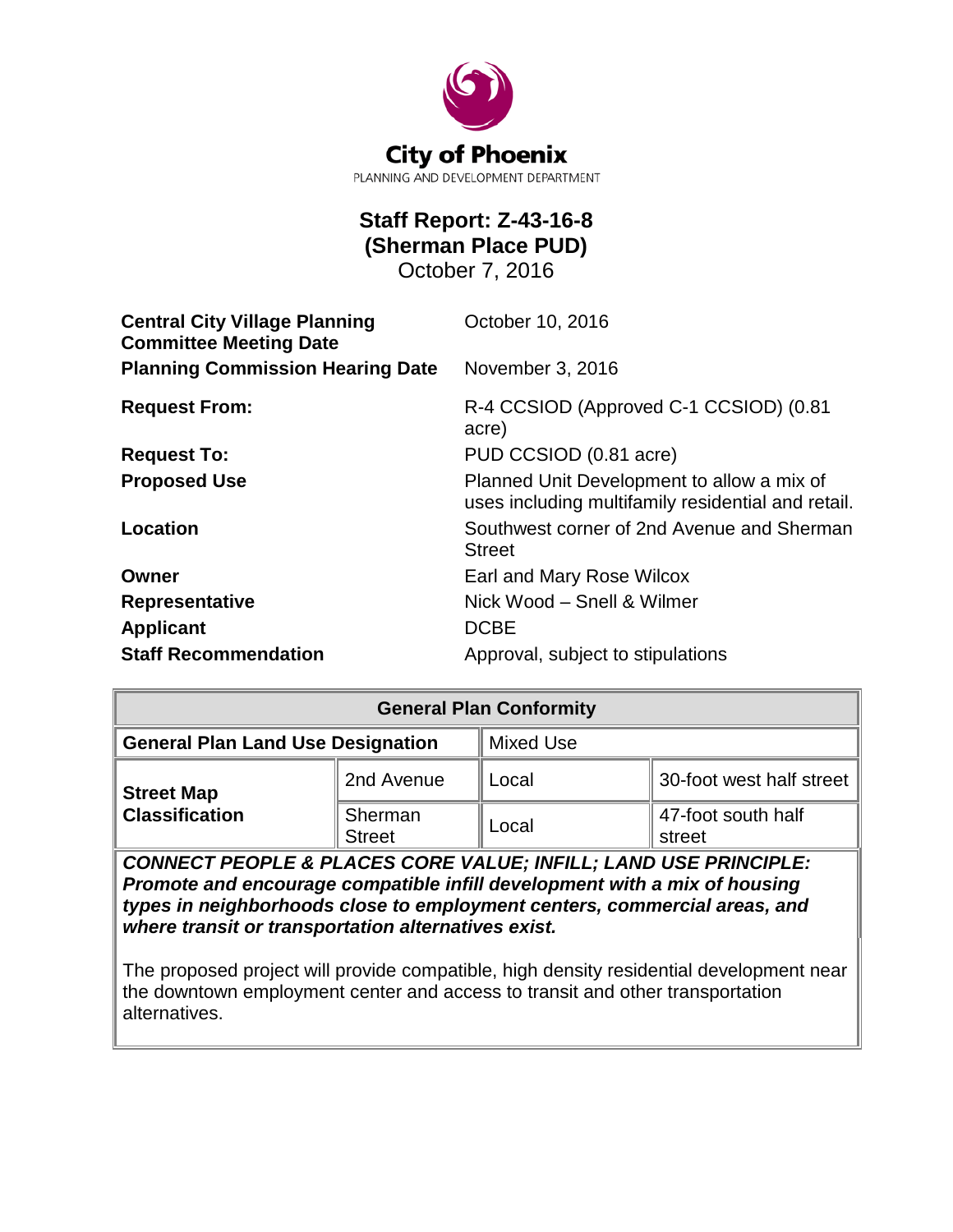*CONNECT PEOPLE & PLACES CORE VALUE; TRANSIT ORIENTED DEVELOPMENT; LAND USE PRINCIPLE: Encourage high-density housing and high intensity employment uses to locate adjacent or close to transit stations per adopted transit district plans.*

The proposal will provide a high density of multifamily residential development within 1,000 feet of the planned light rail station at Lincoln Street and Central Avenue. The intensity of the proposal is consistent with the Transit Oriented Development Strategic Policy Framework.

*TRANSIT ORIENTED DEVELOPMENT STRATEGIC POLICY FRAMEWORK – DOWNTOWN CORE: Central Business District, entertainment destination, destination retail, high and midrise living, industry cluster, civic & college campuses.*

The adoption of the Downtown Core place type for this station area is an acknowledgement of the work done through the Urban Form Plan that in turn made recommendations for intensity and density in the downtown area. It is meant to respect the Downtown Code zoning and the existing zoning of the area. The conceptual site plan and the corresponding development standards reflect the intent of this policy. The proposed development offers a five level residential project that promotes a walkable environment with the building and entrances near the street frontages as well as parking that is not visible to the right-of-way. This development is appropriate within 1,000 feet of the planned light rail station at Central Avenue and Lincoln Street.

#### **Area Plan**

Downtown Phoenix Plan (Downtown Urban Form Project). See items 6 through 9 in the Background/Issues/Analysis Section.

Tree and Shade Master Plan. Item 8 in the Background/Issues/Analysis Section indicates that the provisions of the Walkable Urban Code are the basis for this request. The Walkable Urban Code has standards for the provision of trees and shade.

#### **Background/Issues/Analysis**

1. This request is to rezone a 0.81 acre site, located at the southwest corner of 2nd Avenue and Sherman Street, from R-4 CCSIOD (Multifamily Residence District, Central City South Interim Overlay District) (Approved C-1 CCIOD [Neighborhood Commercial, Central City South Interim Overlay District]) to PUD (Planned Unit Development) CCSIOD (Central City South Interim Overlay District) for a Planned Unit Development to allow for a mix of uses including multifamily residential and retail. The site is located within 1,000 feet of the planned Lincoln Street/Central Avenue light rail station. The site has frontage on both 2nd Avenue and Sherman Street.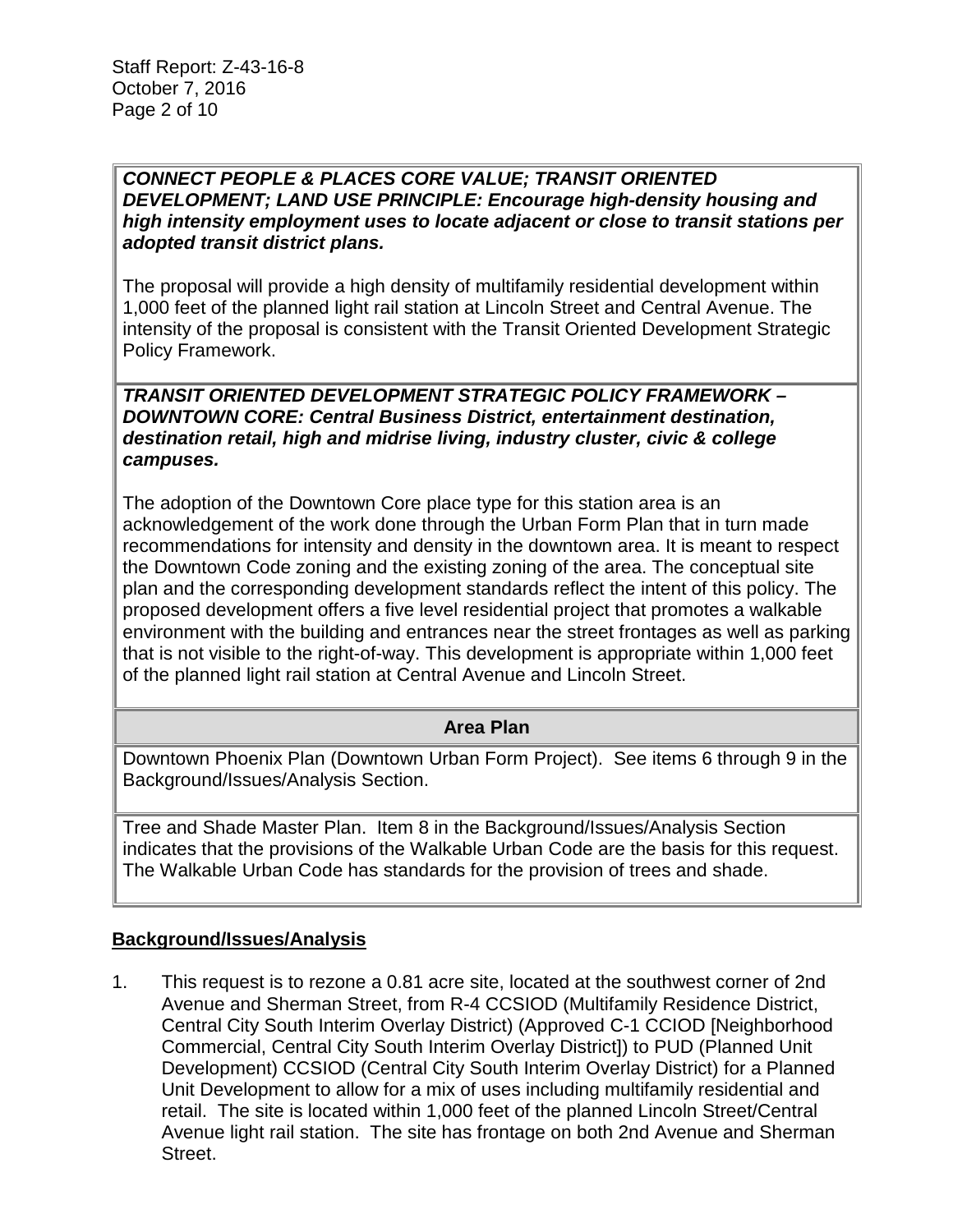Staff Report: Z-43-16-8 October 7, 2016 Page 3 of 10

- 2. The subject site is predominantly vacant although a building exists at the westernmost end. The existing building dates from 1926 and was at one time a small neighborhood market. A multitude of alterations to the building over the several decades has rendered it no longer eligible for historic preservation status.
- 3. The General Plan Land Use Map designation for this property is Mixed Use. The PUD proposes to construct 28 residential units and provide approximately 3,800 square feet of ground floor retail, which is consistent with the General Plan Land Use Map designation for the site.
- 4. The site is located in the flight path for the Phoenix Sky Harbor International Airport which is approximately two miles to the east. Interior noise levels will be controlled by a combination of building code requirements (such as dual pane windows); roof overhangs to limit direct noise onto window surfaces, and the use of additional roof insulation. The Aviation Department has reviewed the rezoning application and requests the following:
	- a) that the property owner grant and record an avigation easement to the City of Phoenix Aviation Department;
	- b) provide documentation that Form 7460-1 has been filed for the development and that it has received a "No Hazard Determination" from the FAA, and



*Incoming flight to the Phoenix Sky Harbor International Airport. View looking west from 2nd Avenue.*

c) in order to disclose the existence, and operational characteristics of Phoenix Sky Harbor International Airport to future owners or tenants of the property, that a Notice to Prospective Purchasers of Proximity to Airport is recorded.

Stipulations 2, 3 and 4 address this request.

5. The subject site was approved for C-1 (Neighborhood Commercial) zoning (Z-23-02) in 2002 as part of a larger rezoning case which included a parcel across the street to the east. That proposal envisioned two buildings on the subject site and one building at the southeast corner of 2nd Avenue and Sherman Street. The building on the east side of the street was



constructed and the zoning was vested onto the zoning map as C-1.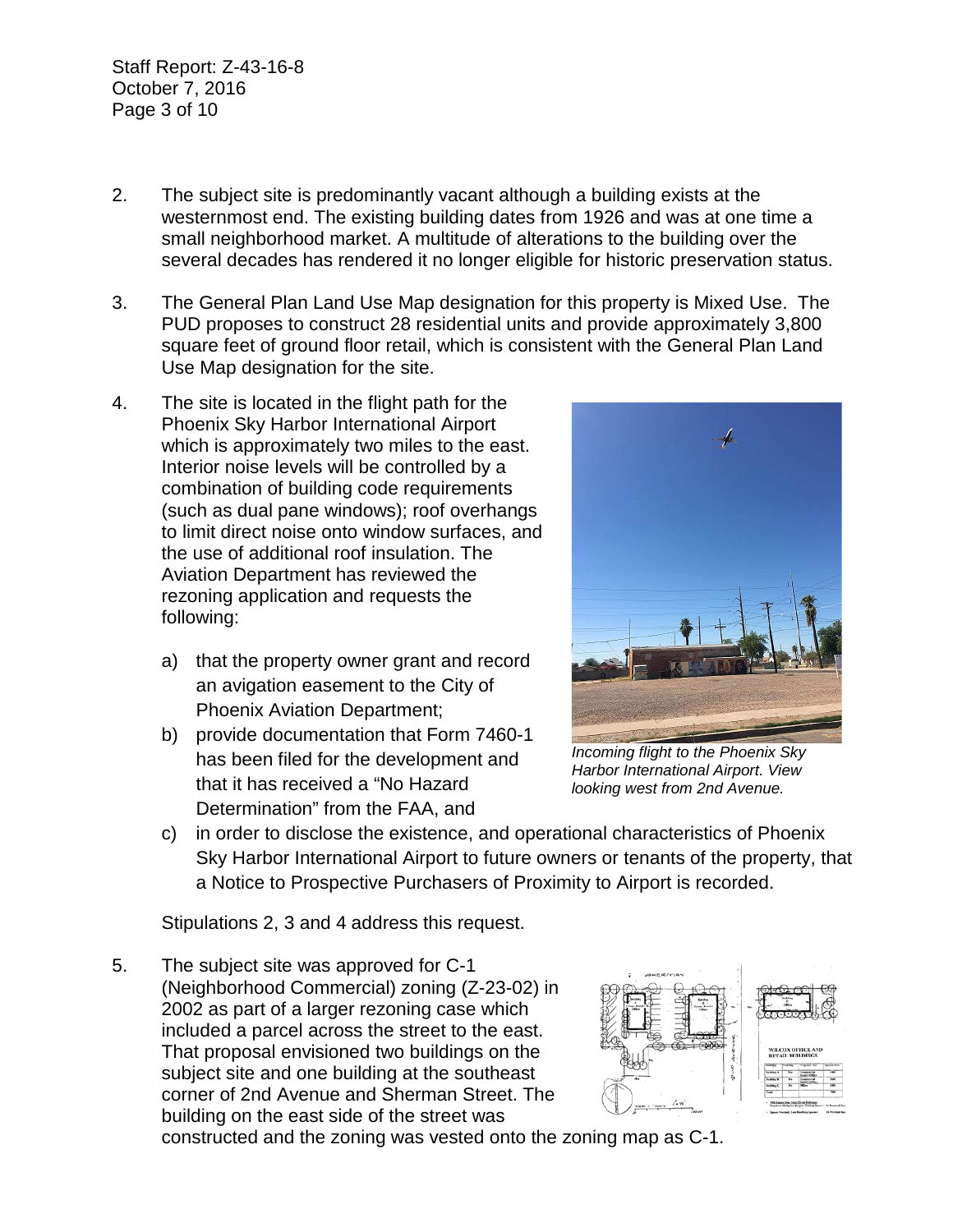Staff Report: Z-43-16-8 October 7, 2016 Page 4 of 10

#### DOWNTOWN PHOENIX PLAN

- 6. The Downtown Phoenix Plan is the implementation strategy of a community-based vision for the downtown, aimed at transforming the downtown area into an active, pedestrian-oriented and sustainable area. The plan identified an area from McDowell Road to Buckeye Road and 7<sup>th</sup> Street to 7<sup>th</sup> Avenue. It provided the foundation for the development of and adoption of the Downtown Code. Although the Grant Park neighborhood declined to be included in the rezoning to the Downtown Code, policy recommendations aimed at supporting the introduction of a pedestrian-oriented zoning code, mixed-income neighborhoods, historic preservation, neighborhood compatibility, and infrastructure investment are still in place.
- 7. The Downtown Plan includes a conceptual zoning plan which served as the basis for the application of the Downtown Code zoning district. The Downtown Code is a form based code with standards designed for specific character areas, as well as standards applicable to the form of the entire Downtown Code zoning district area.





Downtown Plan proposed building height map

 $\Box$  Subject Site

29 dwellings per acre

The subject site is depicted in the Downtown Plan with a density of 29 dwellings per acre and a maximum building height of 40 feet, consistent with the existing R-4 zoning.

8. The Walkable Urban (WU) Code is also a form based code with its applicability presently limited to adopted TOD districts along the existing light rail. Although part of the Downtown Urban Form Plan, the Grant Park neighborhood opted to not be included in the Downtown Code when it was adopted in 2010. The neighborhood retained the zoning established decades ago. Rather than attempt to identify appropriate character area standards applicable to the site, consistent with the Downtown Code zoning district, the applicant has chosen to follow most standards of the other form based code, the WU Code. However, as the site is not in a WU Code applicable area, the PUD zoning is being utilized, incorporating most of the T5:5 transect and applicable standards of the WU Code.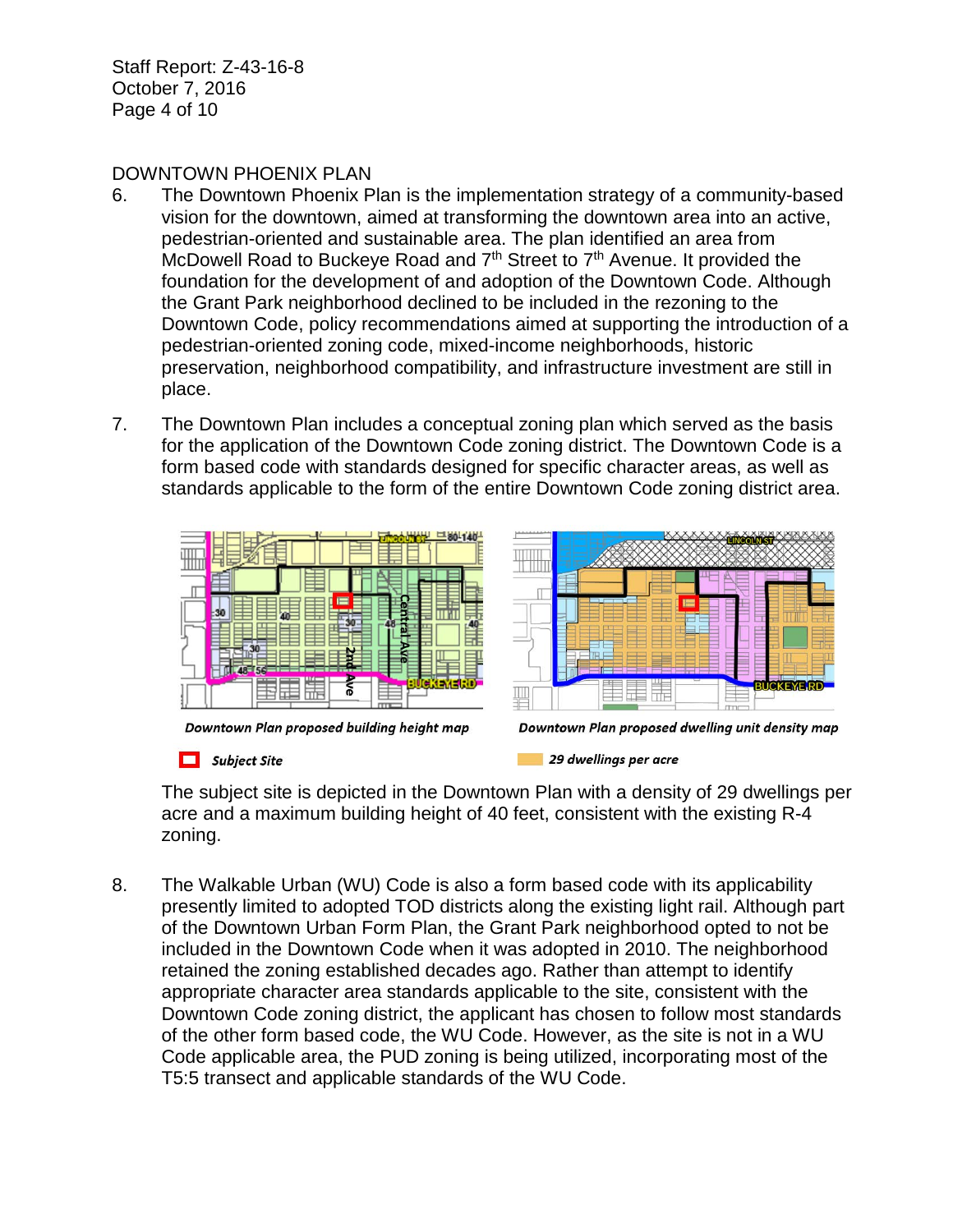Staff Report: Z-43-16-8 October 7, 2016 Page 5 of 10

9. The proposal is generally consistent with the Downtown Plan. The addition of a dense multifamily development helps to address the desire for new housing in the downtown. The density is consistent with the area and is appropriate given the site's proximity to the planned Lincoln Street light rail station. The proposed project furthers many of the policies of the plan including pedestrian oriented and active street frontages, parking areas not visible from street frontages, a sensitive height transition from the nearby low-scale residences to the south, providing bicycle parking, and encouraging the use of the Green Building Code, Energy Star appliances and low flow plumbing fixtures.

### SURROUNDING USES & ZONING

### 10. *North*

The property to the north of the subject site is the City of Phoenix Grant Park property. It is zoned R-4 HP CCSIOD (Multifamily Residence District, Historic Preservation District, Central City South Interim Overlay District) and contains a one story structure, a swimming pool, play area and a basketball court.

### *West*

There is a one story residence on the property, which is zoned R-4 CCSIOD (Multifamily Residence District, Central City South Interim Overlay District).

#### *South*

A one story residence zoned R-4 CCSIOD (Multifamily Residence District, Central City South Interim Overlay District) exists to the south.

### *East*

The property to the east of the subject site is zoned C-1 CCIOD (Intermediate Commercial, Central City South Interim Overlay District) and is developed with a one story office building.

#### PROPOSAL

11. The proposal was developed utilizing the PUD zoning designation, which allows an applicant to propose uses, development standards and design guidelines for a site. One of the goals of this process is to allow the applicant to develop standards that respond to the surrounding environment more so than conventional zoning districts allow. The end result is property rezoned with standards crafted specifically for the site. Where the PUD narrative is silent on a requirement, the applicable Zoning Ordnance provisions will be applied.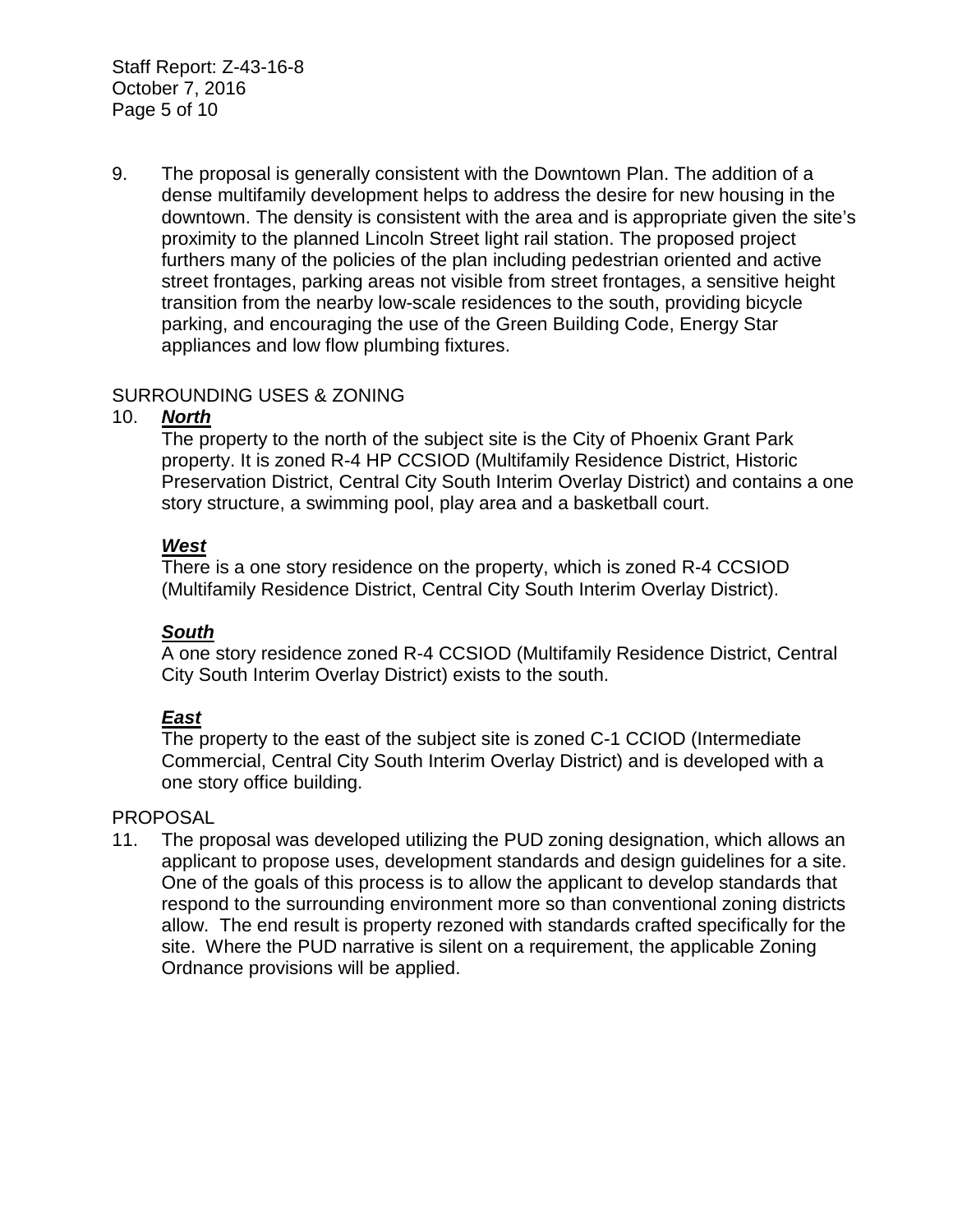Staff Report: Z-43-16-8 October 7, 2016 Page 6 of 10

- 12. The PUD proposes to develop a five-story, 60-foot high, mixed use (multifamily residential and retail) building. The approval of this PUD will allow the site to develop as a transit oriented development of 28 residential units. The ground floor facing Sherman Street is proposed to contain approximately 3,800 square feet of retail. Parking will be on the ground level behind the retail use with access from 2nd Avenue. Design features are proposed to respect the pedestrian environment at the periphery of the building as vehicles enter/exit the parking area. Most units are proposed to have balconies to capture city views and cross breezes, as well as Energy Star appliances and low flow plumbing fixtures. This is addressed in Stipulation 1.a.
- 13. Below is a summary of the proposed standards for the subject site as described in the attached PUD Development Narrative date stamped October 4, 2016.

#### *Land Use*

The narrative proposes providing 28 multifamily residential dwelling units and approximately 3,800 square feet of ground floor retail. All T5:5 land uses specified in the Walkable Urban Code will be allowed.

| <b>SECTION</b> | title.                        | <b>APPLICABILITY</b>                                                                          |
|----------------|-------------------------------|-----------------------------------------------------------------------------------------------|
| 1301           | Code Administration           | No Changes - Fully Applicable                                                                 |
| 1302           | <b>Transect Districts</b>     | No Changes - Site to Utilize T5:5 (Except as Modified Herein)                                 |
| 1303           | <b>Transect Lot Standards</b> | Fully Applicable Except For:                                                                  |
|                |                               | TABLE 1303.2 Transect T5                                                                      |
|                |                               | 1303.2.a: Above 1st Floor, Setback from 1st Floor Facade Line of 2 Foot Minimum               |
|                |                               | 1303.2.d: Above 1st Floor, Setback from Property Line of 3 Feet Required for 50% of Facade;   |
|                |                               | Balance of Façade Shall Be Setback at Least 25 Feet                                           |
|                |                               | Building Height: 60-Foot Maximum                                                              |
|                |                               | Rooftop Deck(s) Permitted - If Provided, Associated Elevator Access, Stairwell, Railings and  |
|                |                               | Shading Elements May Exceed Height Limit By No More Than 15 Feet. Rooftop Deck Must Be        |
|                |                               | Setback from South & West Roof Edges by No Less Than 10 Feet. Shading Elements are Limited to |
|                |                               | No More Than 25% of the Total Roof Area.                                                      |
|                |                               | Lot Coverage: 95% Maximum                                                                     |
|                |                               | Entry Requirements, Common Entry: One (1) Required on North Façade, Zero (0) for the East     |
|                |                               | Façade                                                                                        |
| 1304           | General Site                  |                                                                                               |
|                | Development Standards         | No Changes - Fully Applicable                                                                 |
| 1305           | Frontage Standards            | 1305.C.2: An Eight (8) Foot Solid Fence is Required Along South and West Property Lines       |
| 1306           | Land Use Matrix               | No Changes - Fully Applicable                                                                 |

#### *Development Standards (based on WU Code)*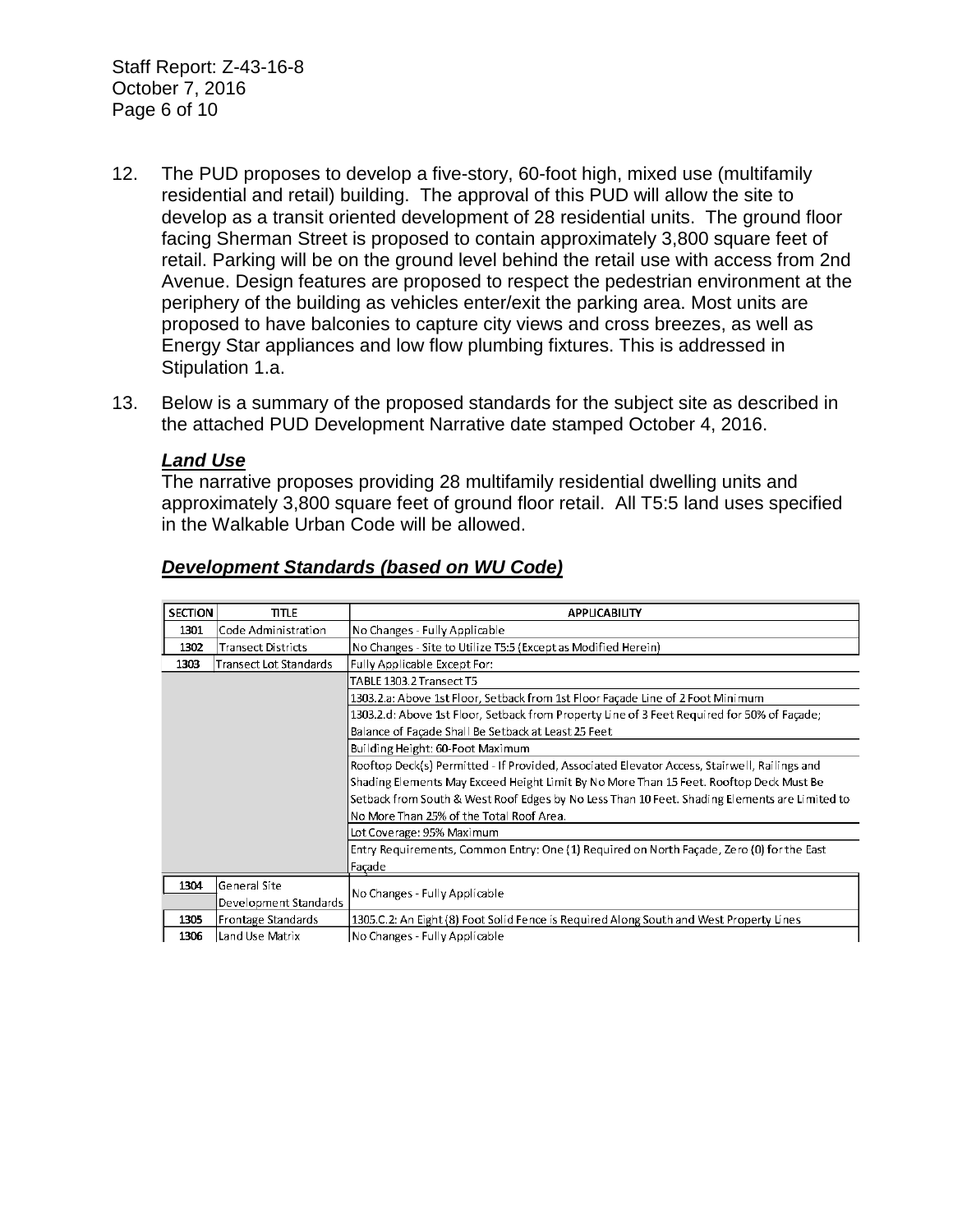## *Parking*

The narrative proposes a minimum of 1.25 parking spaces per residential unit. No parking is required for commercial uses. Per the WU Code, a minimum of four bicycle parking spaces are required for the commercial business and .25 parking spaces per residential unit.

| 1307 | Parking Standards | Fully Applicable Except For:                                                                   |
|------|-------------------|------------------------------------------------------------------------------------------------|
|      |                   | TABLE 1307.1 Minimum Required Vehicular Parking                                                |
|      |                   | No Less Than 1.25 Parking Spaces Per Dwelling Unit                                             |
|      |                   | No Parking Spaces Required For Commercial/Retail Uses                                          |
|      |                   | 1307.E.1 - If All Parking Is Enclosed Within the Building Then Setbacks Are Not Applicable     |
|      |                   | 1307.E.3.b - Parking Garage Shall Have One (1) Entrance Per Street Frontage                    |
|      |                   |                                                                                                |
|      |                   | To Protect the Pedestrian at Driveways, a Speed Table, Speed Hump or Other Physical Feature(s) |
|      |                   | Shall Be Provided To Define the Transition from the Parking Area to the Sidewalk               |
|      |                   | 1307.F.4 - Only One (1) Pedestrian Access Point is Required                                    |
|      |                   | 1307.G.6 - Does Not Apply                                                                      |

### *Vehicular and Pedestrian Access*

The vehicle parking area will be accessed by driveways on 2nd Avenue and Sherman Street. The conceptual site plan shows these access points accommodating two-way traffic. It is recommended that if the site develops with two access points for vehicles, that the configuration be one-way in and one-way out. Such a configuration, combined with design features to be included at the ingress/egress points, will respect the pedestrian environment at the building's periphery.

### *Amenities*

An amenity deck is planned at the second level above the parking area. The building is proposed to form a "U" around the deck. This portion of the site is adjacent to existing residences built at a lower scale. The development standards require a minimum setback of 25 feet above the first floor for at least 50% of the width of the building. This standard will assist in minimizing the impact of the massing of the proposed building. The standards allow a rooftop deck with a minimum setback of 10 feet from the south and west roof edges.

### *Design Guidelines and Sustainability*

The narrative proposes several elements to promote a pedestrian-friendly development design. These include:

- Incorporation of ground-story activation elements such as windows to permit visual observation of the street.
- At least three different materials will be utilized in the ground floor elevation.
- Shade will be provided for any patio space on the street frontage.
- The development proposes several elements addressing sustainability principles including installation of Energy Star appliances and low flow plumbing fixtures.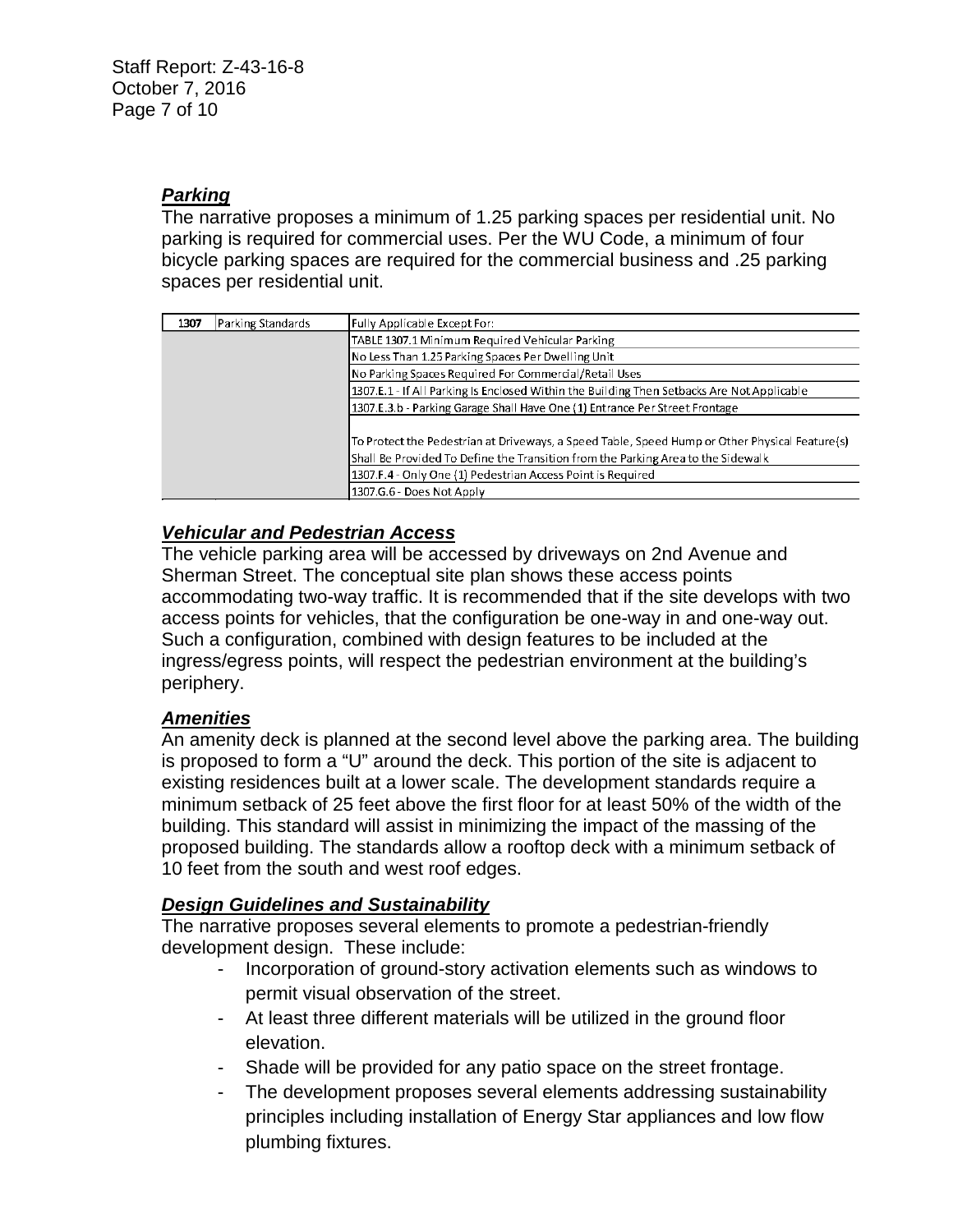| <b>I CHAPTER</b> | title             | PUD ENHANCED REQUIREMENTS                                             |
|------------------|-------------------|-----------------------------------------------------------------------|
|                  | Design Guidelines | See Section H. Guidelines A - H                                       |
|                  | ISustainability   | See Section J. Standards 1.A - E (City Enforced)                      |
|                  |                   | See Section J, Standards 2.A - F (Developer Documents With Submittal) |

### *Landscape, Open Space, Design Development, Character Areas*

| 1309 | Landscape Standards  | No Changes - Fully Applicable |
|------|----------------------|-------------------------------|
| 1310 | Open Space Standards | No Changes - Fully Applicable |
| 1311 | Design Development   | No Changes - Fully Applicable |
|      | Considerations       |                               |
| 1312 | lCharacter Areas     | No Changes - Fully Applicable |

#### *Design and Standards Alternatives*

| 1313   Design and Standards |  |
|-----------------------------|--|
| Alternatives                |  |

No Changes - Fully Applicable

#### *Signage*

The development is required to review the signage plan in conjunction with the landscape plan to ensure there are no conflicts between shade canopy and views to signage. The signage standards will adhere to the standards specified in the WU Code for the T5:5 transect.

| 1308 | Signage Standards | <b>IFully Applicable Except For:</b>                                                          |
|------|-------------------|-----------------------------------------------------------------------------------------------|
|      |                   | Sign Plans Shall Be Reviewed With a Landscape Plan to Avoid Visual Conflict Between Signs and |
|      |                   | Vegetation                                                                                    |

#### *Phasing*

The project will be completed in one phase.

#### **MISCELLANEOUS**

- 14. The Water Services Department has noted that the site is surrounded with existing sewer mains that can potentially serve this development. A new water main will need to be constructed between 2nd and 3rd Avenue.
- 15. The Archaeology Section of the City of Phoenix has commented that there are no known archaeological sites located in this project area. However, if any archaeological materials are encountered during construction, all ground-disturbing activities must cease within 33 feet of the discovery and the City of Phoenix Archaeology Office must be notified and allowed time to properly assess the materials. This is addressed in Stipulation 5.
- 16. Cox Communications has commented that they have one aerial span that will be affected and that it can be removed before development of the site begins.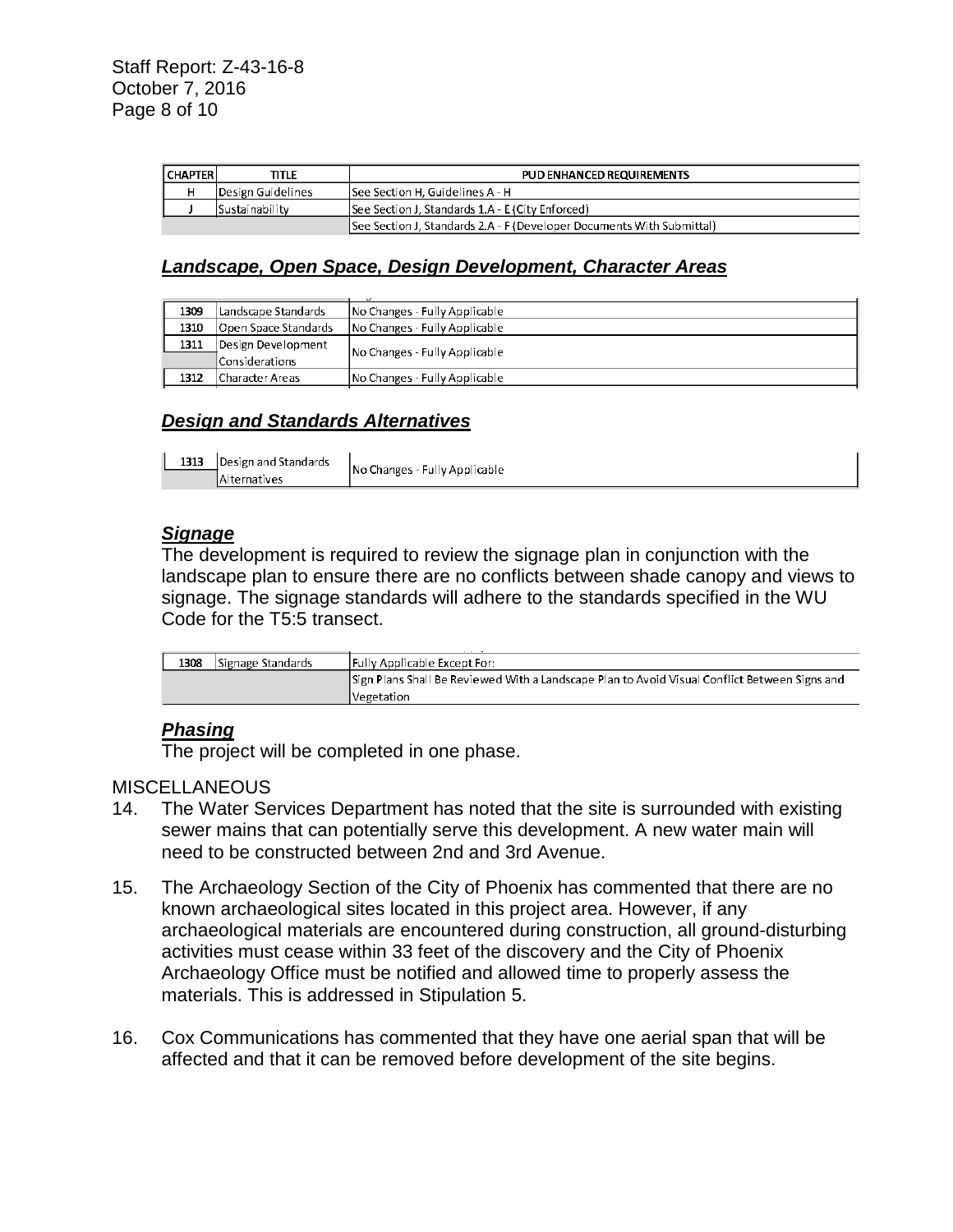17. Development and use of the site is subject to all applicable codes and ordinances. Zoning approval does not negate other ordinance requirements. Other formal actions such as, but not limited to, zoning adjustments and abandonments, may be required.

# **Findings**

- 1. The development conforms to the General Plan Land Use Map Designation of Mixed Use.
- 2. The request is consistent with the Downtown Code Place Type assignment from the Transit Oriented Development Strategic Policy Framework of the General Plan.
- 3. The proposal is generally consistent with and will further the goals of the Downtown Plan.

### **Stipulations**

- 1. An updated Development Narrative for the Sherman Place PUD reflecting the changes approved through this request shall be submitted to the Planning and Development Department within 30 days of City Council approval of this request. The updated Development Narrative shall be consistent with the Development Narrative date stamped October 4, 2016, as modified by the following stipulations:
	- a. Amend the Development Standards Table G.1., Section 1307 Parking Standards to add:

If more than one access point is provided to the parking area, the access shall be one way in from one frontage and one way out from the second frontage. The driveway and entrance to the parking area shall be no greater than 15 feet wide. If there is a singular access point, the driveway and entrance to the parking area shall be no greater than 24 feet wide.

- 2. The developer shall grant and record an avigation easement to the City of Phoenix Aviation Department for the site, per the content and form prescribed by the City Attorney prior to final site plan approval.
- 3. The developer shall provide documentation to the City prior to final site plan approval that Form 7460-1 has been filed for the development and that the development received a "No Hazard Determination" from the FAA.
- 4. The property owner shall record documents that disclose the existence, and operational characteristics of Phoenix Sky Harbor International Airport to future owners or tenants of the property. The form and content of such documents shall be according to the templates and instructions provided which have been reviewed and approved by the City Attorney.